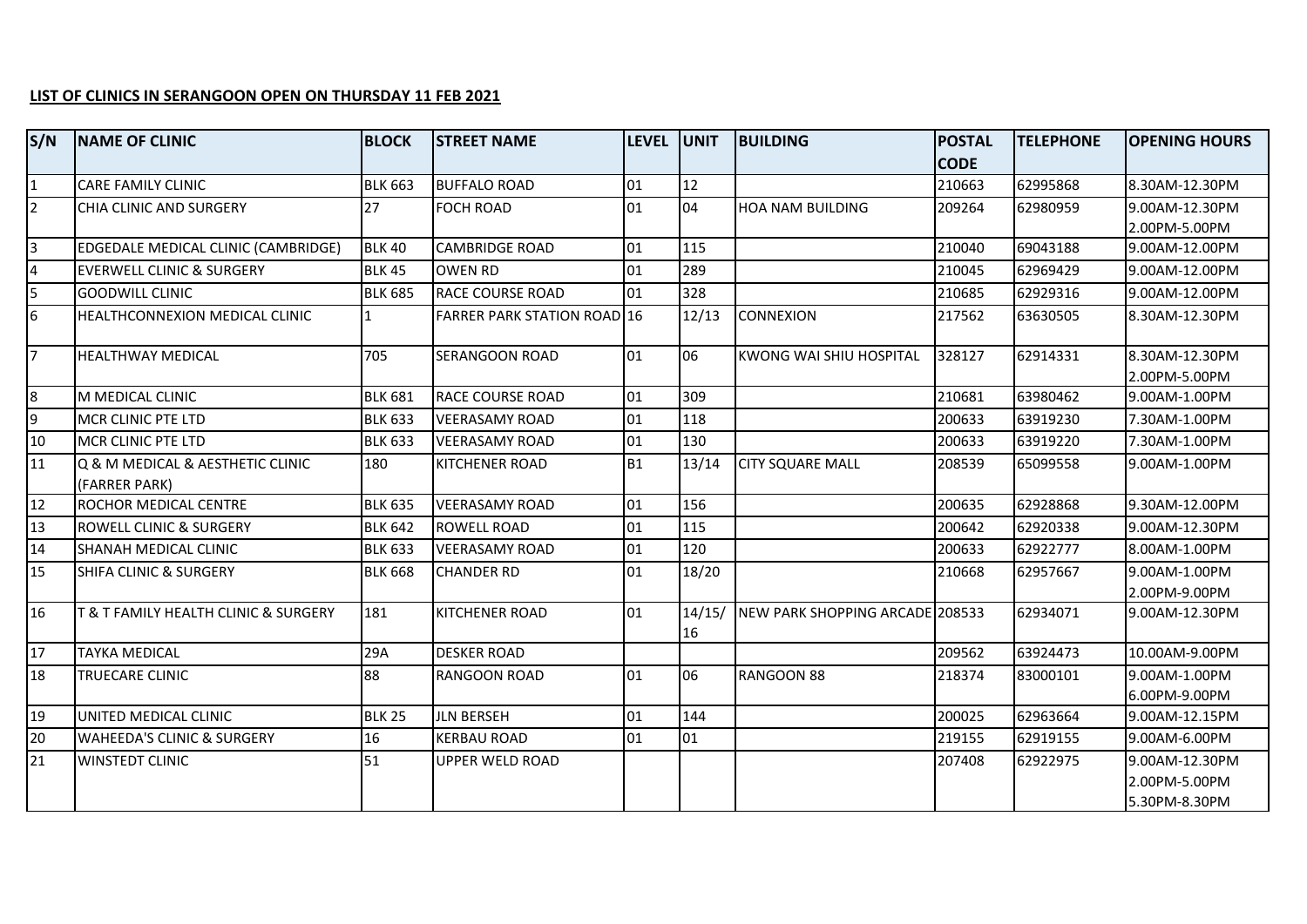## **LIST OF CLINICS IN SERANGOON OPEN ON FRIDAY 12 FEB 2021**

| S/N | <b>INAME OF CLINIC</b>  | <b>BLOCK</b>   | <b>ISTREET NAME</b>  | <b>ILEVEL JUNIT</b> |       | <b>BUILDING</b> | <b>IPOSTAL</b> | <b>ITELEPHONE</b> | <b>IOPENING HOURS</b> |
|-----|-------------------------|----------------|----------------------|---------------------|-------|-----------------|----------------|-------------------|-----------------------|
|     |                         |                |                      |                     |       |                 | <b>CODE</b>    |                   |                       |
| 11  | SHIFA CLINIC & SURGERY  | <b>BLK 668</b> | <b>CHANDER RD</b>    | 101                 | 18/20 |                 | 210668         | 62957667          | 19.00AM-1.00PM        |
|     |                         |                |                      |                     |       |                 |                |                   | 2.00PM-7.00PM         |
| 12  | <b>TAYKA MEDICAL</b>    | 29A            | <b>DESKER ROAD</b>   |                     |       |                 | 209562         | 63924473          | 10.00AM-9.00PM        |
| I3  | TRUECARE CLINIC         | 188            | <b>IRANGOON ROAD</b> | 101                 | 106   | RANGOON 88      | 218374         | 83000101          | 19.00AM-1.00PM        |
|     |                         |                |                      |                     |       |                 |                |                   | 16.00PM-9.00PM        |
| 14  | <b>IWINSTEDT CLINIC</b> |                | UPPER WELD ROAD      |                     |       |                 | 207408         | 62922975          | 9.00AM-12.30PM        |

## **LIST OF CLINICS IN SERANGOON OPEN ON SATURDAY 13 FEB 2021**

| S/N | <b>INAME OF CLINIC</b>                 | <b>BLOCK</b>   | <b>ISTREET NAME</b>     | <b>ILEVEL JUNIT</b> |       | <b>IBUILDING</b>  | <b>IPOSTAL</b> | <b>ITELEPHONE</b> | <b>IOPENING HOURS</b> |
|-----|----------------------------------------|----------------|-------------------------|---------------------|-------|-------------------|----------------|-------------------|-----------------------|
|     |                                        |                |                         |                     |       |                   | <b>CODE</b>    |                   |                       |
|     | <b>ISHIFA CLINIC &amp; SURGERY</b>     | <b>BLK 668</b> | <b>CHANDER RD</b>       | 101                 | 18/20 |                   | 210668         | 62957667          | 19.00AM-1.00PM        |
|     |                                        |                |                         |                     |       |                   |                |                   | 2.00PM-7.00PM         |
|     | <b>TAYKA MEDICAL</b>                   | 29A            | <b>IDESKER ROAD</b>     |                     |       |                   | 209562         | 63924473          | 10.00AM-9.00PM        |
| I3  | <b>ITRUECARE CLINIC</b>                | 188            | <b>RANGOON ROAD</b>     | 101                 | 06    | <b>RANGOON 88</b> | 218374         | 83000101          | 19.00AM-1.00PM        |
| 14  | <b>IWAHEEDA'S CLINIC &amp; SURGERY</b> | 16             | <b>KERBAU ROAD</b>      | 01                  | 101   |                   | 219155         | 62919155          | 16.00PM-9.00PM        |
| I5  | <b>IWINSTEDT CLINIC</b>                |                | <b>IUPPER WELD ROAD</b> |                     |       |                   | 207408         | 62922975          | 19.00AM-12.30PM       |

## **LIST OF CLINICS IN SERANGOON OPEN ON SUNDAY 14 FEB 2021**

| S/N | <b>NAME OF CLINIC</b>                                            | <b>BLOCK</b>   | <b>ISTREET NAME</b>    | <b>LEVEL</b> | <b>JUNIT</b> | <b>IBUILDING</b>         | <b>POSTAL</b> | <b>ITELEPHONE</b> | <b>OPENING HOURS</b>            |
|-----|------------------------------------------------------------------|----------------|------------------------|--------------|--------------|--------------------------|---------------|-------------------|---------------------------------|
|     |                                                                  |                |                        |              |              |                          | <b>CODE</b>   |                   |                                 |
|     | ICARE FAMILY CLINIC                                              | <b>BLK 663</b> | <b>BUFFALO ROAD</b>    | 01           |              |                          | 210663        | 62995868          | 1.00PM-6.00PM                   |
|     | <b>IEVERWELL CLINIC &amp; SURGERY</b>                            | BLK 45         | OWEN RD                | 101          | 289          |                          | 210045        | 62969429          | 9.30AM-11.30AM                  |
| 3   | <b>JJAPAN CLINIC AND SURGERY</b>                                 | <b>BLK 802</b> | <b>FRENCH RD</b>       | 101          | 155          |                          | 200802        | 62984517          | 19.00AM-12.00PM                 |
| 4   | <b>Q &amp; M MEDICAL &amp; AESTHETIC CLINIC</b><br>(FARRER PARK) | 180            | <b>IKITCHENER ROAD</b> | IB1          | 13/14        | <b>ICITY SQUARE MALL</b> | 208539        | 65099558          | 9.00AM-1.00PM<br>2.00PM-5.00PM  |
| l5  | <b>ISHIFA CLINIC &amp; SURGERY</b>                               | <b>BLK 668</b> | <b>ICHANDER RD</b>     | 01           | 18/20        |                          | 210668        | 62957667          | 19.00AM-1.00PM<br>2.00PM-7.00PM |
| 6   | <b>ITAYKA MEDICAL</b>                                            | 29A            | <b>DESKER ROAD</b>     |              |              |                          | 209562        | 63924473          | 10.00AM-9.00PM                  |